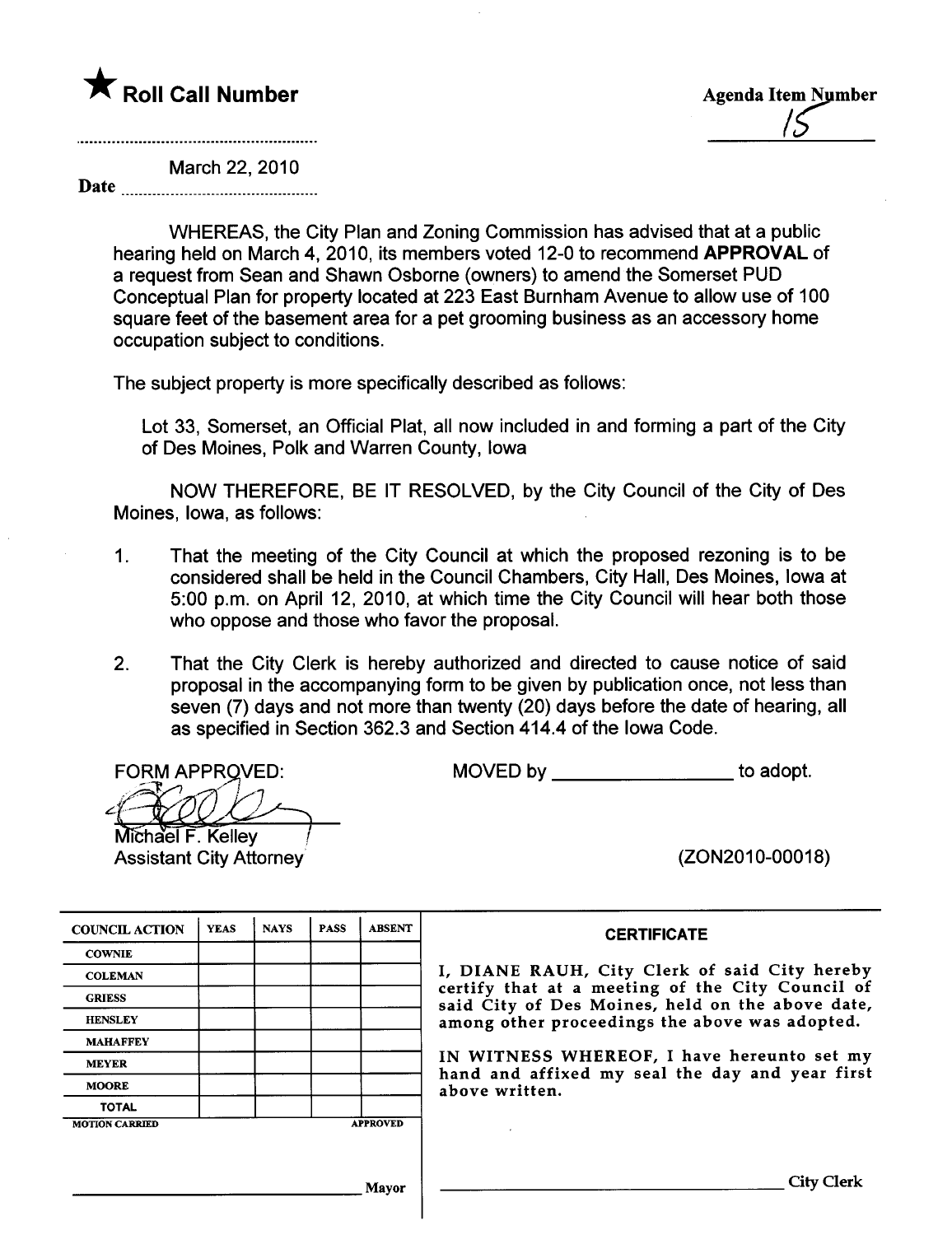| Request from Sean and Shawn Osborne (owners) to amend the Somerset PUD                                                                                                                    |                         |                                                                                                                                                                                                                 |          |          |                                 |                      |               | File #       |   |  |
|-------------------------------------------------------------------------------------------------------------------------------------------------------------------------------------------|-------------------------|-----------------------------------------------------------------------------------------------------------------------------------------------------------------------------------------------------------------|----------|----------|---------------------------------|----------------------|---------------|--------------|---|--|
| Conceptual Plan for property located at 223 East Burnham Avenue, to allow use of 100<br>square feet of the basement area for a pet grooming business as an accessory home<br>loccupation. |                         |                                                                                                                                                                                                                 |          |          |                                 |                      | ZON2010-00018 |              |   |  |
| <b>Description</b><br>of Action                                                                                                                                                           |                         | Amend the Somerset PUD Conceptual Plan for property located at 223 East Burnham<br>Avenue, to allow use of 100 square feet of the basement area for a pet grooming business<br>as an accessory home occupation. |          |          |                                 |                      |               |              |   |  |
| 2020 Community<br><b>Character Plan</b>                                                                                                                                                   |                         | Low-Density Residential and Medium-Density Residential                                                                                                                                                          |          |          |                                 |                      |               |              |   |  |
| Horizon 2025<br><b>Transportation Plan</b>                                                                                                                                                | No Planned Improvements |                                                                                                                                                                                                                 |          |          |                                 |                      |               |              |   |  |
| <b>Current Zoning District</b>                                                                                                                                                            |                         |                                                                                                                                                                                                                 |          |          | "PUD" Planned Unit Development. |                      |               |              |   |  |
| <b>Proposed Zoning District</b><br>"PUD" Planned Unit Development.                                                                                                                        |                         |                                                                                                                                                                                                                 |          |          |                                 |                      |               |              |   |  |
| <b>Consent Card Responses</b>                                                                                                                                                             |                         |                                                                                                                                                                                                                 | In Favor |          | Not In Favor                    | Undetermined         |               | % Opposition |   |  |
| Inside Area                                                                                                                                                                               |                         |                                                                                                                                                                                                                 |          |          |                                 |                      |               |              |   |  |
| Outside Area                                                                                                                                                                              |                         |                                                                                                                                                                                                                 |          |          |                                 |                      |               |              |   |  |
| <b>Plan and Zoning</b><br><b>Commission Action</b>                                                                                                                                        |                         | Approval                                                                                                                                                                                                        |          | $12 - 0$ |                                 | Required 6/7 Vote of |               | Yes          |   |  |
|                                                                                                                                                                                           | Denial                  |                                                                                                                                                                                                                 |          |          |                                 | the City Council     |               | No.          | x |  |

Somerset PUD Amendment - 223 E Burnham Avenue ZON2010-00018

¡r-'

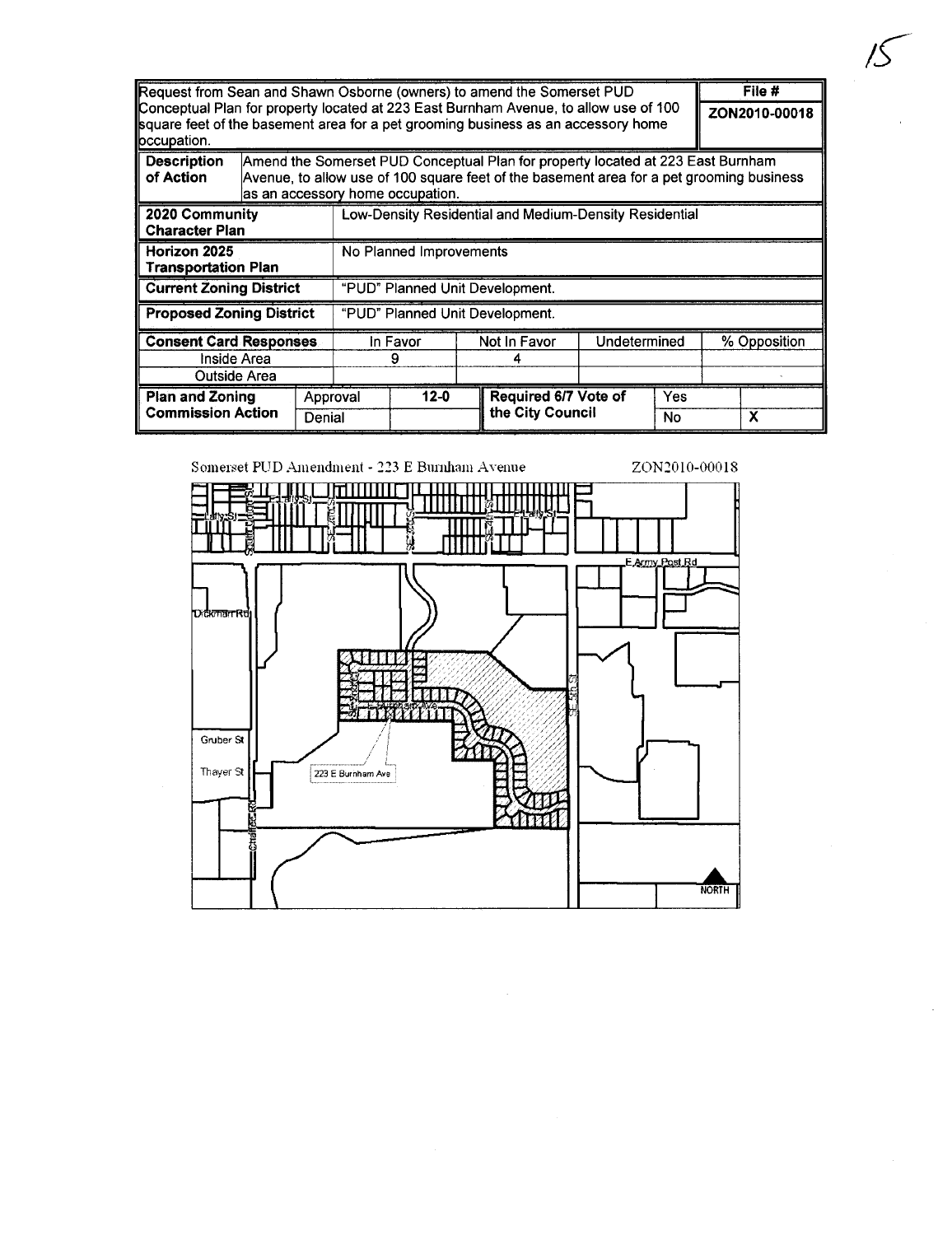March 15, 2010

",  $\vert$ 

Honorable Mayor and City Council City of Des Moines, Iowa

Members:

Communication from the City Plan and Zoning Commission advising that at their meeting held March 4, 2010, the following action was taken:

## COMMISSION RECOMMENDATION:

After public hearing, the members voted 12-0 as follows:

| <b>Commission Action: Yes</b> |   | <b>Nays</b> | Pass | Absent |
|-------------------------------|---|-------------|------|--------|
| Leisha Barcus                 | Х |             |      |        |
| JoAnne Corigliano             | X |             |      |        |
| <b>Shirley Daniels</b>        | Х |             |      |        |
| Jacqueline Easley             | X |             |      |        |
| Dann Flaherty                 | Х |             |      |        |
| Joel Huston                   | X |             |      |        |
| <b>Ted Irvine</b>             | Х |             |      |        |
| Jeffrey Johannsen             | X |             |      |        |
| Greg Jones                    | Х |             |      |        |
| <b>Jim Martin</b>             | Χ |             |      |        |
| <b>Brian Millard</b>          |   |             |      | Χ      |
| <b>William Page</b>           | Χ |             |      |        |
| <b>Mike Simonson</b>          |   |             |      | X      |
| <b>Kent Sovern</b>            | Х |             |      |        |

APPROVAL of a request from Sean and Shawn Osborne (owners) to amend the Somerset PUD Conceptual Plan for property located at 223 East Burnham Avenue to allow use of 100 square feet of the basement area for a pet grooming business as an accessory home occupation. ZON2009-00018

Written Responses

- 9 In Favor
- 4 In Opposition

# STAFF RECOMMENDATION TO THE P&Z COMMISSION

Staff recommends approval of the requested amendment to the Sommerset PUD Conceptual Plan subject to including the following limitations:

- 1. The premises at 223 East Burnham Avenue may be used for an accessory home business for a pet grooming salon within a 100 square foot area of the basement level.
- 2. The business may only be operated by one or more owners of the subject property as their primary residence.



CITY PLAN AND ZONING COMMISSION ARMORY BUILDING 602 ROBERT D. RAY DRIVE DES MOINES, IOWA 50309-1881 (515) 283-4182

> ALL,AMERICA CITY 1949,1976,1981 2003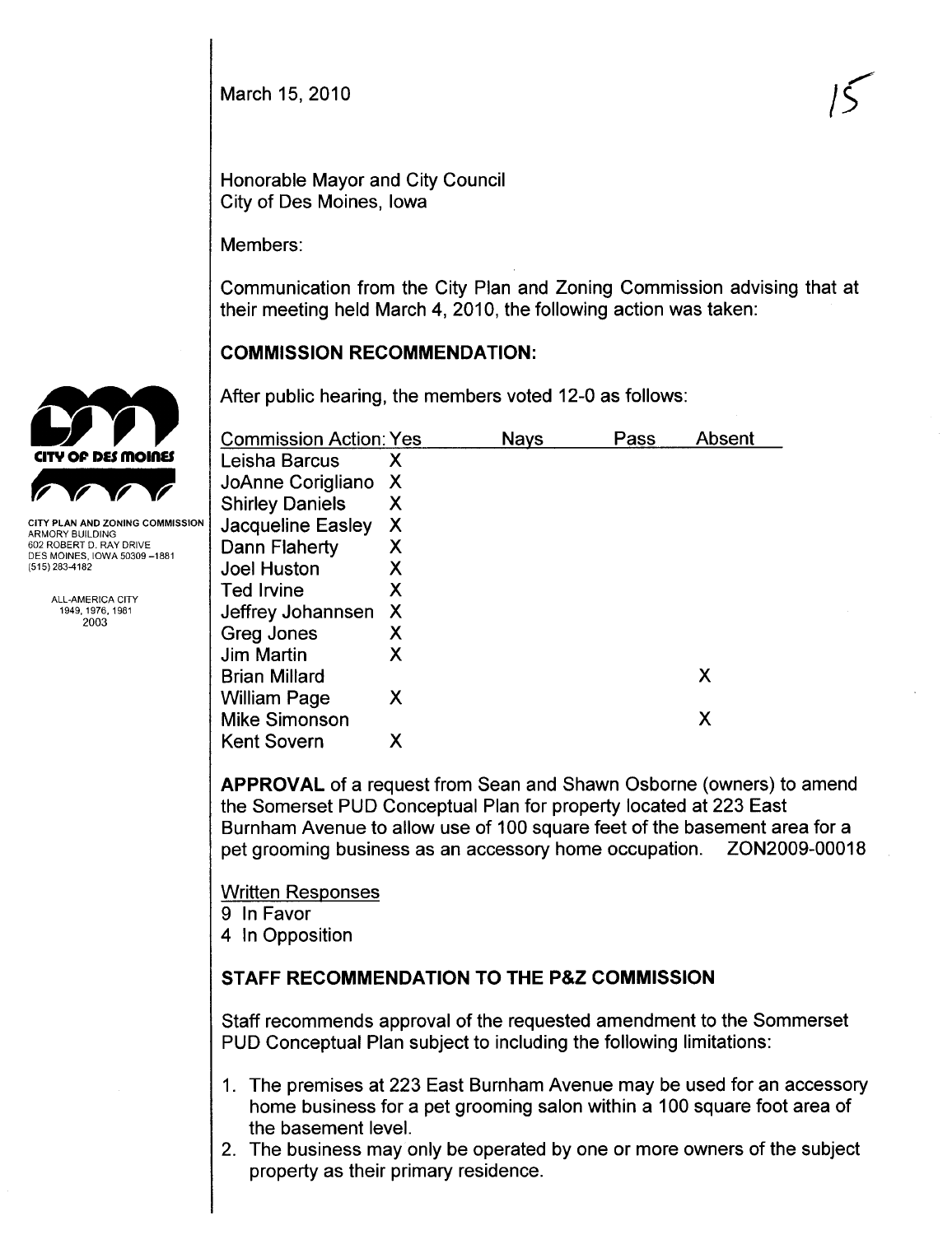

- 3. The business may only be operated between the hours of 8:00 a.m. and 9:00 p.m.
- 4. No more than three adult dogs may be kept on the premises at one time.
- 5. No signage may be placed on premises for the business except that a maximum one square foot sign may be placed within a front window.
- 6. No dogs or pets related to the business shall be kept outside the premises and shall not be boarded overnight.
- 7. Should the Zoning Officer determine that the business presents a nuisance or adverse impact on the surrounding neighborhood, an amendment to the PUD Conceptual Plan may be initiated to remove the business use from the premises.

#### STAFF REPORT

#### I. GENERAL INFORMATION

1. Purpose of Request: The applicant is proposing to revise the Sommerset PUD Conceptual Plan for a fifth amendment allowing for a home occupation use within a specific residence.

The applicant proposes using a 10-foot by 10-foot area of the basement in the home to provide pet grooming services. The applicant indicates this activity would be limited within the hours between 8:00 a.m. and 9:00 p.m. Monday through Saturday. Clients would drop-off and pick-up their pets at the location. The applicant, Shawn Osborne, is a Certified Dog Groomer, and plans to only groom up to two dogs per day for a total of eight dogs per week.

- 2. Size of Site: The subject parcel measures 68' x 110' or 7,480 square feet.
- 3. Existing Zoning (site): "PUD" Planned Unit Development.
- 4. Existing Land Use (site): One-story single-family dwelling.
- 5. Adjacent Land Use and Zoning:

North - "PUD", Uses are single-family residential dwellings.

South - "R1-80", Use is the Blank Municipal Golf Course.

**East** – "PUD", Uses are single-family residential dwellings.

West - "PUD", Uses are single-family residential dwellings.

- 6. General Neighborhood/Area Land Uses: The subject property is located in a mixed density residential development with 91 single-family dwellings and 330 multiple-family apartments. The development is south of the Ft. Des Moines military post, the South Des Moines YMCA, and the Des Moines Law Enforcement Academy, which all front the East Army Post Road major commercial corridor.
- 7. Applicable Recognized Neighborhood(s): Sommerset Neighborhood.
- 8. Relevant Zoning History: The property was rezoned on November 5, 1990 by the City Council to "PUD" on along with the approval of the Sommerset i Conceptual Plan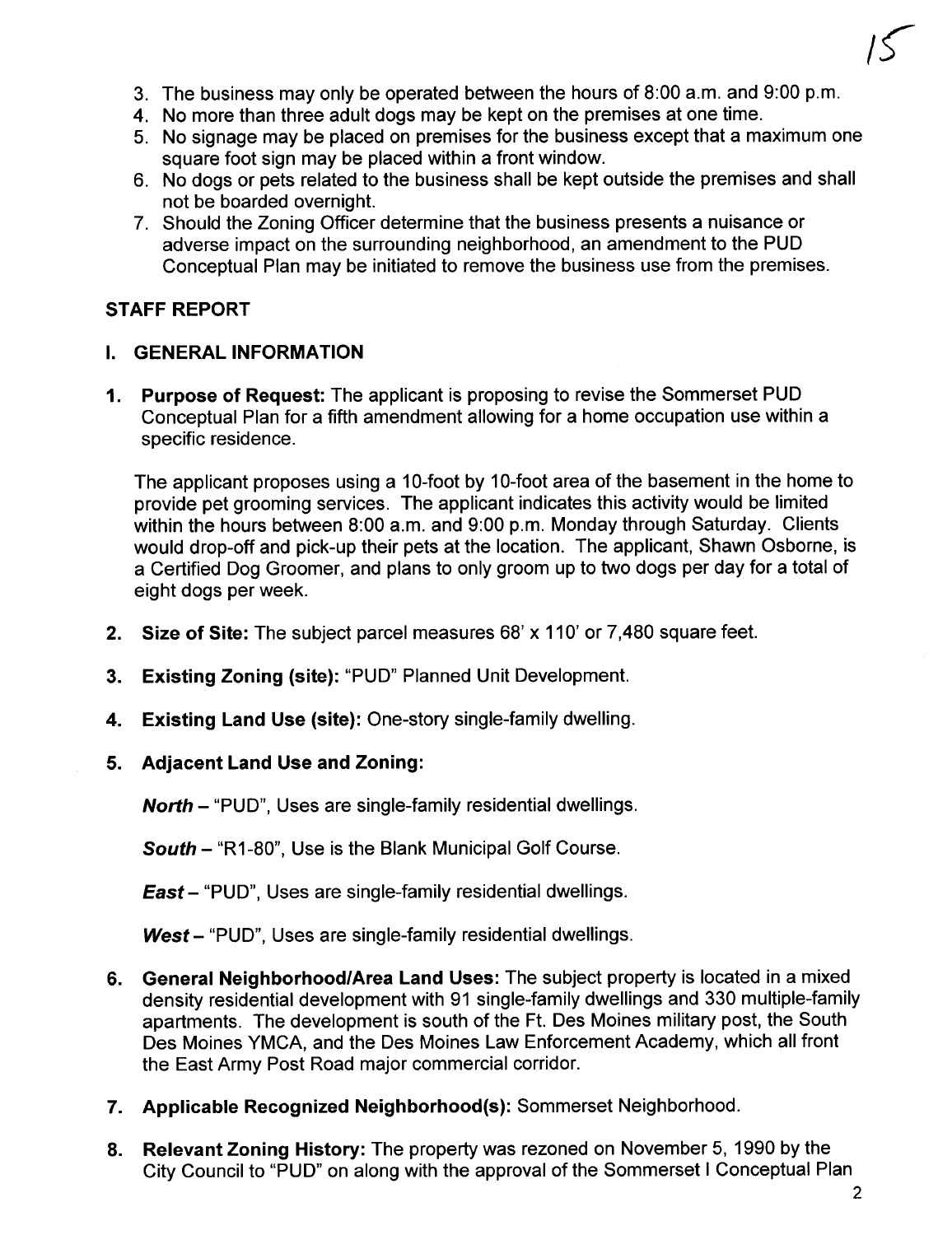for 90 single-family lots and 210 unit multiple family apartment complex with managers residence. Subsequent amendments related to revision of the approved development signage, revision of dimensions for multiple-family garages, reduction in lot area for one of the single-family lots, switching sidewalk from the west side of Southeast 3<sup>rd</sup> Street to the east side and adding a second access drive for the clubhouse. A second PUD Conceptual Plan was approved to the north for another 120 multiple-family apartments and the South Des Moines YMCA.

### 9. 2020 Community Character Land Use Plan Designation: High-Density Residential.

10. Applicable Regulations: The Commission reviews all proposals to amend PUD Conceptual Plans in accordance with Section 134-700 of the City Code. Any change in a conceptual plan proposed after the city council has approved the plan pursuant to this division shall be considered in the same manner as the original conceptual plan. However, any proposed change to the approved conceptual plan which (i) is disapproved by the plan and zoning commission or (ii) would increase the allowed number of dwelling units or the allowed square footage of commercial space and which is the subject of written protest filed with the city clerk duly signed by the owners of 20 percent or more of the property which is located within 200 feet of the exterior boundaries of the property proposed for change shall not become effective except by the favorable vote of at least four-fifths of all members of the counciL.

Section 134-704(a) of the City Code states "All uses proposed in a PUD planned unit development district plan shall be in harmony with the existing or anticipated uses of other properties in the surrounding neighborhood and shall generally be in conformance with the city's land use plan."

Section 134-707 of the City code states "Because the PUD planned unit development district is intended to provide relief from the rigid regulations of more conventional zoning districts pursuant to a carefully integrated overall development plan, the board of adjustment shall have no jurisdiction to grant any variation, exception or special permit relating to any property in the PUD district."

#### II. ADDITIONAL APPLICABLE INFORMATION

1. Review standards: Section 134-343(3) provides for accessory use of a single-family dwelling for the home office of a physician, dentist, artist, attorney, architect, engineer, teacher, or other member of a recognized profession, in that person's bona fide and primary residence, provided that not more than one assistant shall be regularly employed therein, and no colleagues or associates shall use such office; not more than one-half the area of one floor shall be used for such office; no advertising sign shall be permitted excepting a type A identification sign or a combination of such signs not to exceed one square foot in area. It is not the intention of this subsection to include dance studios, music studios, beauty parlors, or barbershops, or uses usually referred to as customary home occupations.

A customary home occupation for a single-family residence would typically be brought to the Board of Adjustment for review under a Special Permit consideration in a typical residential or commercial Zoning district. However, since the Board of Adjustment is precluded from reviewing matters for Zoning on properties in a PUD District, the

 $15$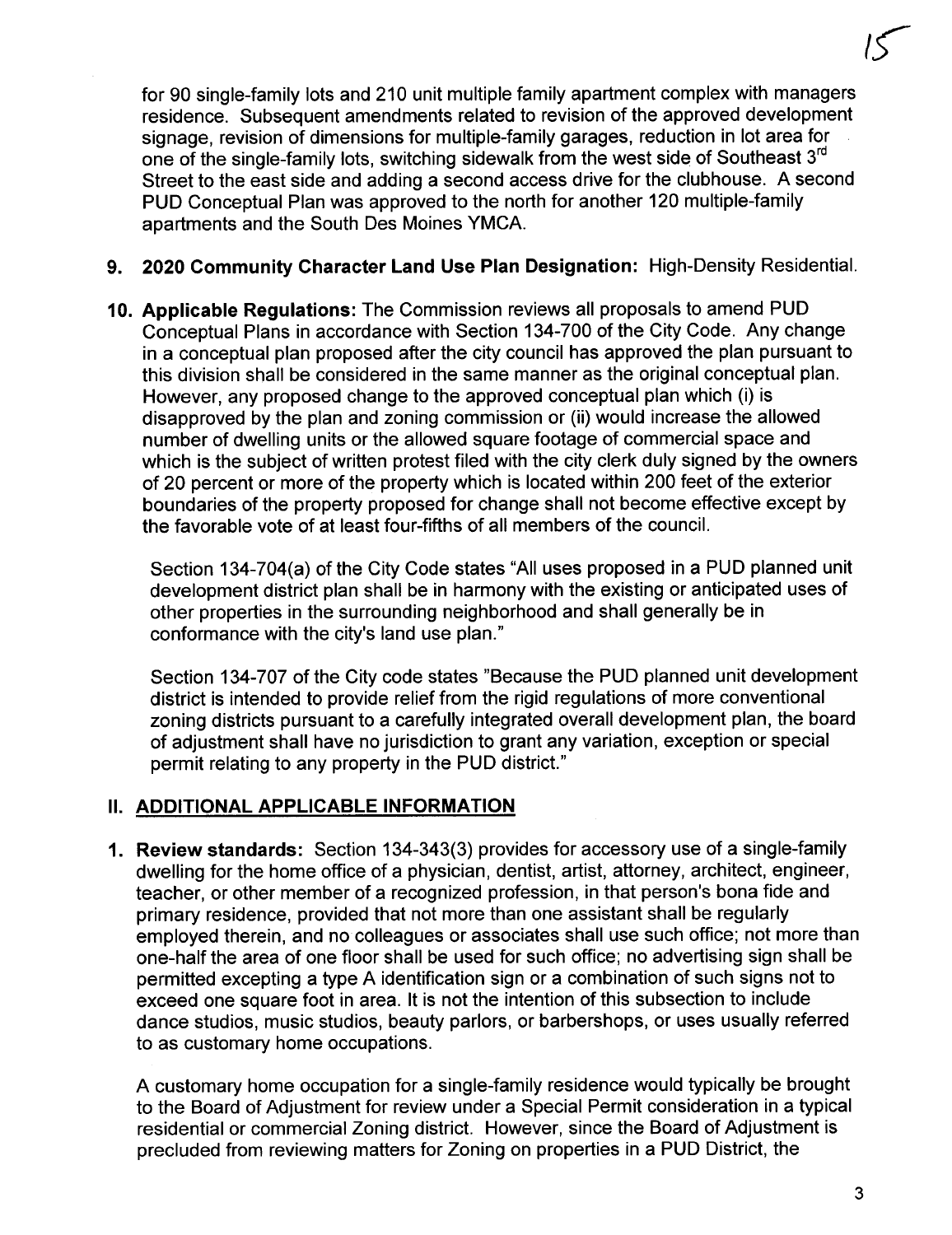Planning Commission and City Council must consider it as a Conceptual Plan amendment.

The applicant did request administrative approval of the use by the Community Development Director as an insubstantial change to the PUD. After review the Community Development Director determined that in other residential districts it would be considered substantial enough to require a Special Permit from the Board of Adjustment including notification of surrounding property owners, therefore it could not be considered administratively.

Staff believes that the requirements applicable to a Special Permit should be used guidance or a baseline in considering the same request in a PUD District. The requirements applicable for Special Permits are found in Section 134-1326(10) of the City Code and are as follows:

a. The occupation shall be clearly incidental to or secondary to the residential use of the premises.

The business proposes to only use 100 square feet of the basement area for such a use. Comments from the Permit and Development Administrator indicate that this is less than 10% of the total floor area of 1,227 square feet on the premises and would therefore not require building modifications under the Building Codes applicable to commercial occupancy.

b. No more than two non-resident individuals shall be engaged or employed in the business upon the premises.

The application indicates that one of the owners is the sole operator of the business.

c. One sign advertising the business is allowed, attached to the residence. Such sign not to exceed one square foot in total area. Free-standing signs are not permitted.

#### No signs are proposed.

d. The occupation shall not cause or produce noise, vibration, smoke, dust, odor, or heat or any other impact of a type or quantity not in keeping with the residential character of the neighborhood.

There is some potential for noise and odors associated with dogs and their waste, dependent on the number on premises at any given time. The applicant has indicated that no more than two dogs would be kept on premises for the business at anyone time.

e. No toxic, explosive, flammable, combustible, corrosive, etiologic, radioactive, or other restricted material of a type or quantity not ordinarily used for household purposes shall be used or stored on the premises, and the applicant must identify the proper disposition of any hazardous waste. No activity will be allowed which is hazardous to the public health, safety or welfare.

1S-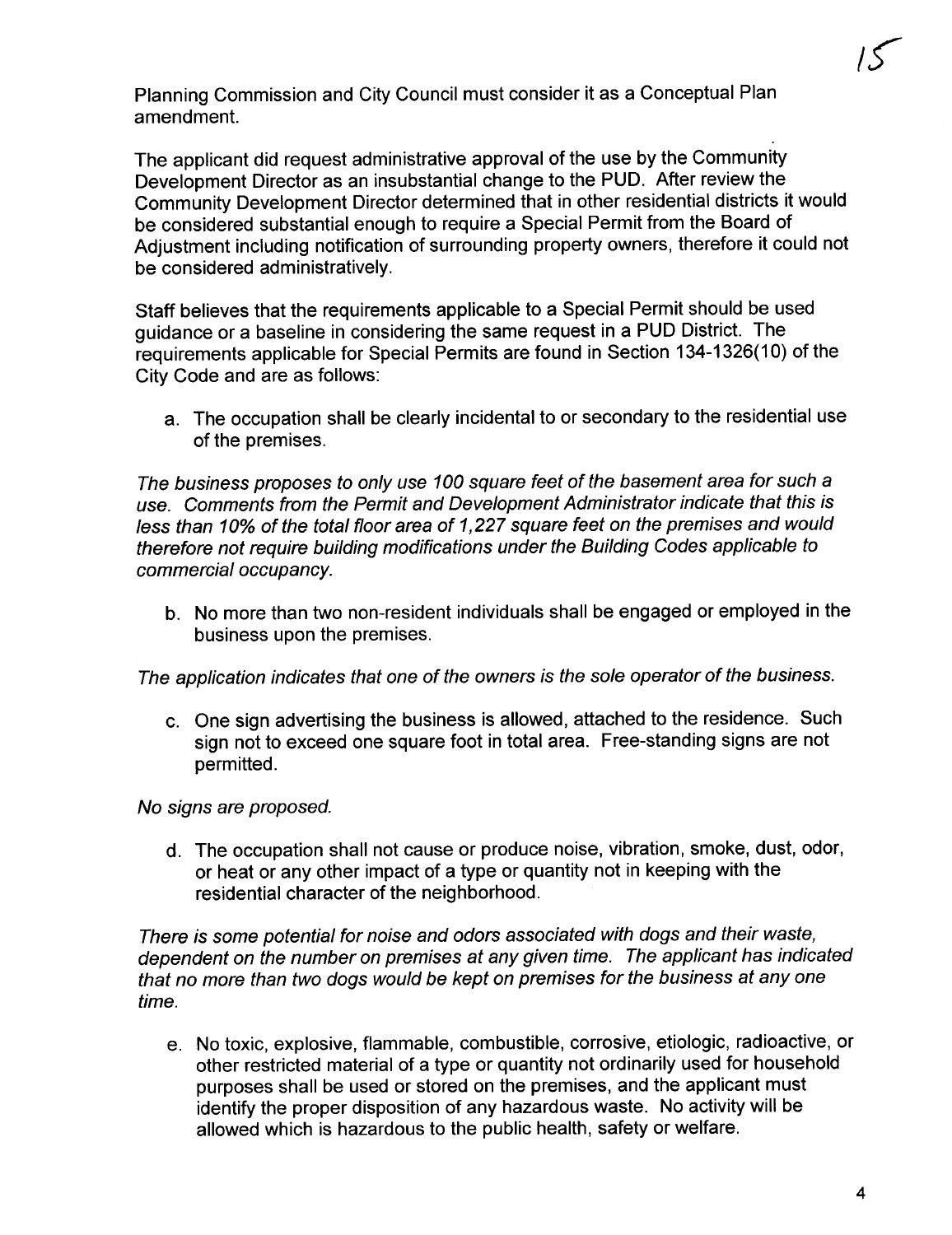There is no reported use of such materials with this application. The applicant did not indicate plans for disposal of pet waste. Staff assumes that the household solid waste pickup is adequate. The owner should consult the Public Works Department if additional containers become necessary.

f. There are no outside operation, storage or display of materials or products.

The applicant has not indicated any outside activities related to the operation. The submitted floor plan indicates that dogs will be kenneled in the grooming room. It can be assumed that dogs may periodically need to be exercised outside if they are on premises for durations lasting more than a few hours.

g. Not more than one-half of the area of one floor level of the dwelling or accessory building shall be used for such business, including the storage of materials or products.

The applicant proposes using 100 square feet of the basement area which is a total of 1, 166 square feet. This is less than 10% of the area of one floor.

- h. No alteration of the residential appearance of the premises shall occur.
- i. Hours of operation must not infringe on the residential atmosphere of the neighborhood. All outside activity related to the business must cease between the hours of 9:30 p.m. and 7:00 a.m.

The applicant is proposing to keep activity for the business within the hours of 8:00 a.m. and 9:00 p.m. This does not overlap into the timeframe in the requirement.

j. The home occupation, including any business storage, shall not displace or impede use of parking spaces required by this chapter. The home occupation shall not displace, interfere with or impede access to public parking.

There is nothing proposed that would impede use of required parking or access to public parking.

k. The home occupation shall not cause the congregation of business employees at the site or congestion in the availability of on-street parking.

Staff has some concern that drop-off and pick-up traffic may present congestion to use of on-street parking along East Burnham Avenue. This is relative to the neighbor's current experience of residential traffic and on-street parking patterns. If numbers of clients are kept to a reasonable level, then the impact of this would not be more adverse than an in-home daycare. Staff would suggest that no more than three adult dogs be kept on the premises at one time, to avoid generating traffic problems.

i. The business must be of a type that would be permitted anywhere in the C-2 general retail and highway oriented commercial district without approval from the board of adjustment.

Such a business would be permited within a building for commercial occupancy in a "C-2" District provided that any exercising runway shall be at least 200 feet from any

 $15-$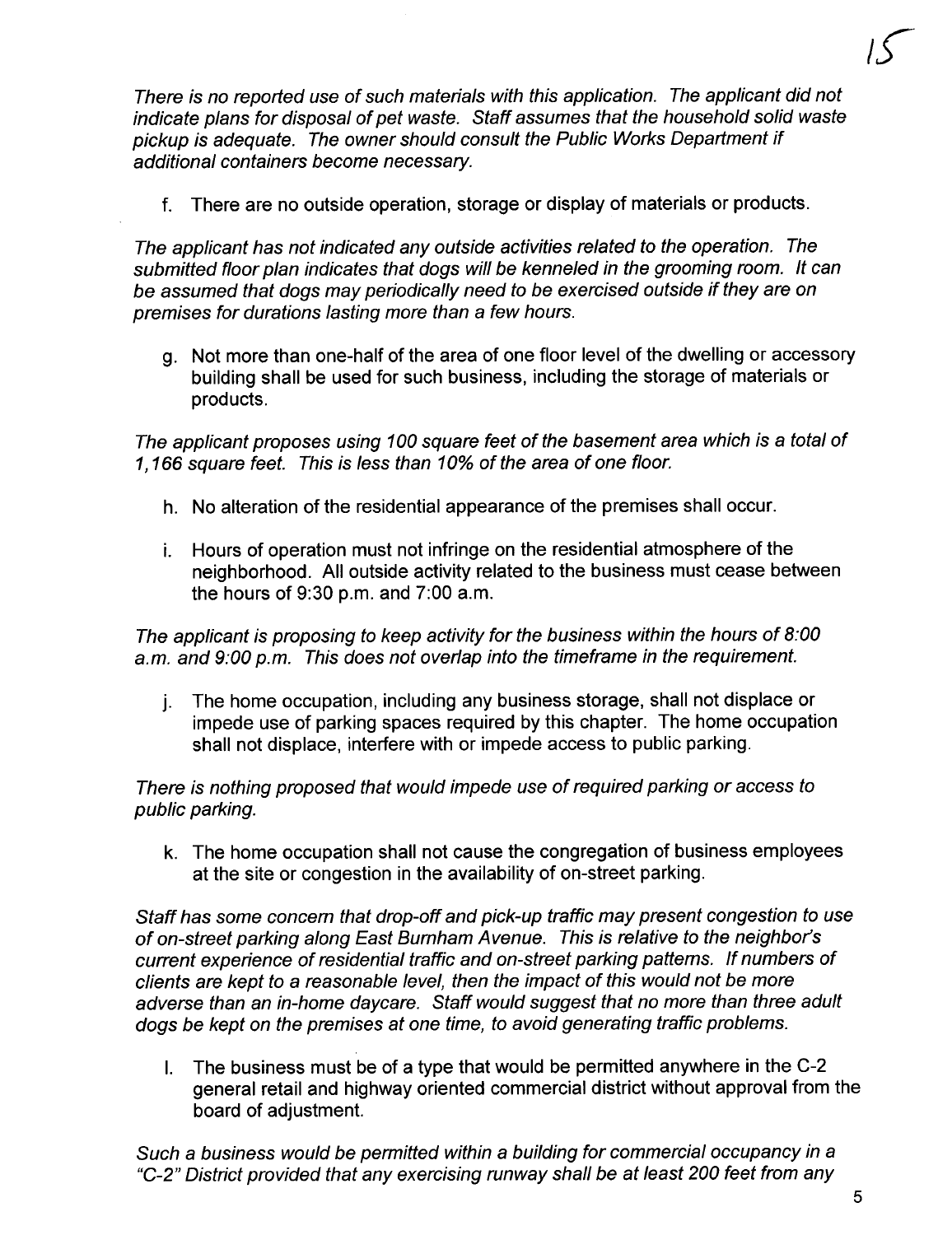

"R" District or "C-O" District boundary. It would be treated as a use equivalent to an animal hospital, a veterinary clinic, or a kenneL.

m. Any special permit for a home occupation shall be in effect only for so long as the premises are owned and occupied by the applicant.

While a condition can be imposed that the business may only be operated by an owner occupant, a PUD Conceptual Plan amendment differs from a Special Permit in that it runs with the land. It is suggested that the applicant be put on notice that selling the property may trigger the City to amend the Conceptual Plan to remove the use by the same process as the current request.

n. Any special permit for a home occupation shall be subject to reconsideration by the board if at any time the zoning enforcement officer determines that the conduct of the occupation has become detrimental to the neighborhood.

This would not be applicable. However, the Zoning Officer would be able to initiate an amendment at any time to remove any approved use should the use present a nuisance or other adverse impact on the surrounding neighborhood. The removal would follow the same process as the current requested amendment.

2. Staff Rationale: Staff believes that the use of the property for a commercial pet grooming operation is appropriate within the character of the neighborhood if it is limited in it operation. Single-family residences are not permitted to keep more than three adult dogs on the premises. Staff believes a requirement of no more than three adult dogs on the premises would keep the impact at a similar level as any singlefamily dwelling might present. It is also is appropriate to limit the operation to the hours and the area within the home that the applicant has proposed.

#### SUMMARY OF DISCUSSION

There was no discussion.

#### CHAIRPERSON OPENED THE PUBLIC HEARING

There was no one to speak in opposition.

#### CHAIRPERSON CLOSED THE PUBLIC HEARING

#### COMMISSION ACTION

Kent Sovern moved staff recommendation to approve the requested amendment to the Sommerset PUD Conceptual Plan subject to including the following limitations:

- 1. The premises at 223 East Burnham Avenue may be used for an accessory home business for a pet grooming salon within a 100 square foot area of the basement leveL.
- 2. The business may only be operated by one or more owners of the subject property as their primary residence.
- 3. The business may only be operated between the hours of 8:00 a.m. and 9:00 p.m.
- 4. No more than three adult dogs may be kept on the premises at one time.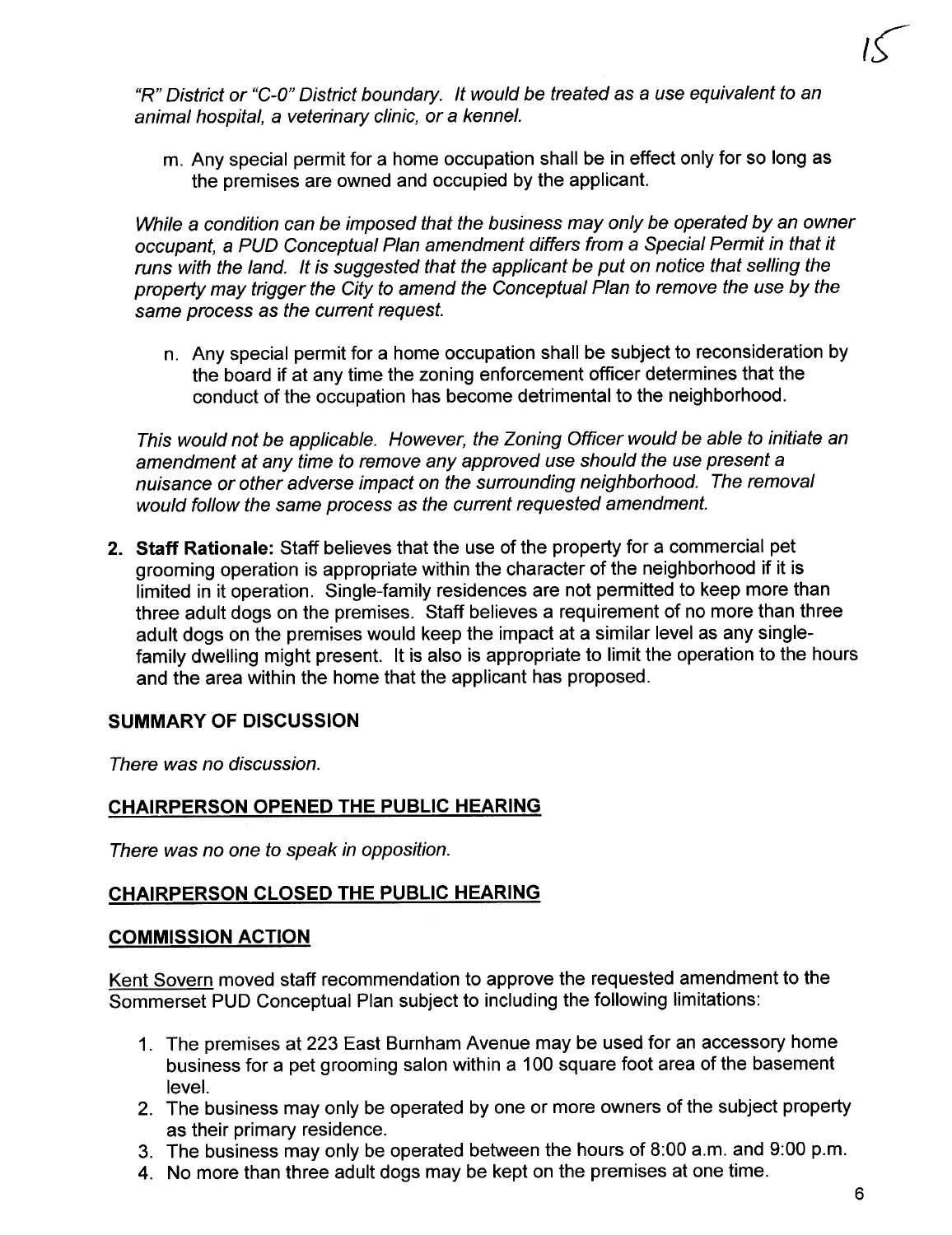- 5. No signage may be placed on premises for the business except that a maximum one square foot sign may be placed within a front window.
- 6. No dogs or pets related to the business shall be kept outside the premises and shall not be boarded overnight.
- 7. Should the Zoning Officer determine that the business presents a nuisance or adverse impact on the surrounding neighborhood, an amendment to the PUD Conceptual Plan may be initiated to remove the business use from the premises.

Motion passed 12-0.

Respectfully submitted,

Michael Ludwig, AICP Planning Administrator

MGL:c1w

**Attachment** 

 $15$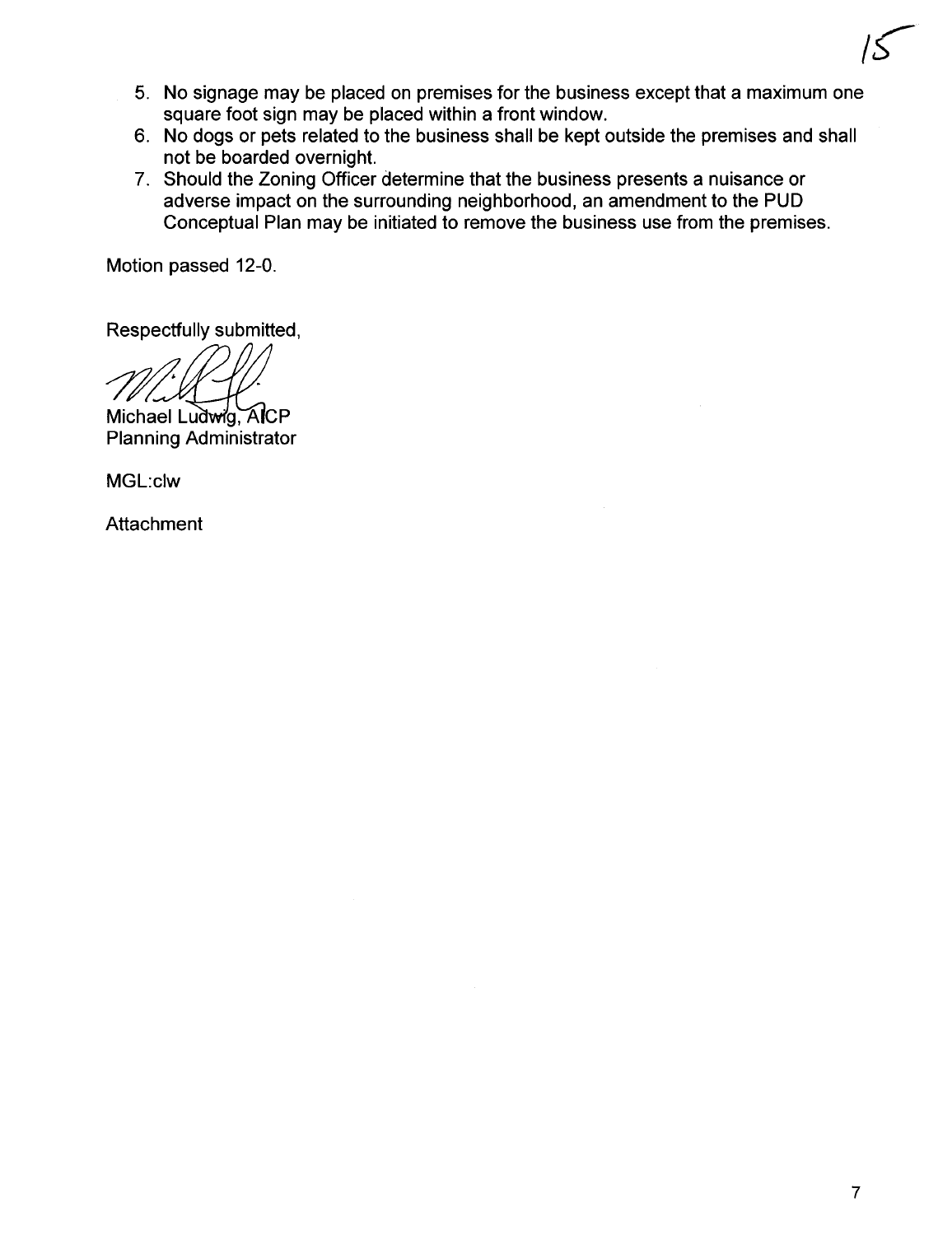2010 00018 44  $3/1/2010$ Item Date I (am) (am not) in favor of the request. (Circle One) HEUEWED Print Name 35honne  $P^{\alpha}$ MAR 0 3 2010 Burnham Address  $22$  $\prec$  $\mathcal{F}$  $y^{-1}$ Reason for apposing of abproving this request may be listed below:  $\int h$  $\int$ fect  $5.0055$ الزده have  $\circ$ n  $\overline{0}$  $\triangle$  $cx$ access  $\frac{1}{\tau}$  $\mu$ <sup>2</sup>  $id$   $\approx$ v. 1 e.l.

home

ើវិរ ជុំ៖

 $\frac{\partial}{\partial x^2}$  $\overline{\mathbf{q}}_i$ 

 $\vec{p}$ 

i<br>B

Å - 薄

್ ಇಂ

 $\omega$ a

∠`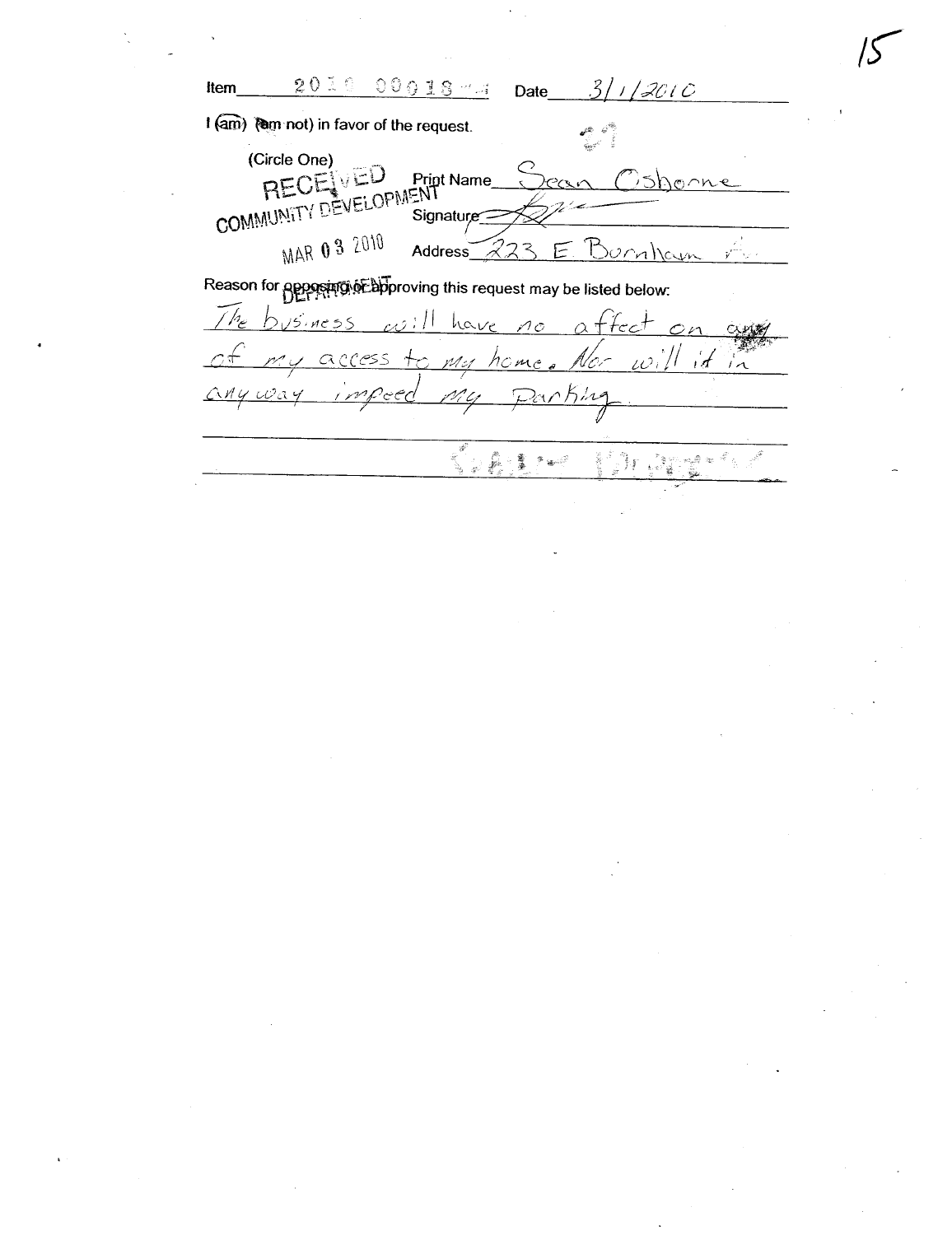$20000000$ Date 2 - 25 - 2010 Item I(am) (am not) in favor of the request.  $36$ (Sirele One) / ED  $N_{\cdot}$ Print Name<sup>1</sup> COMMUNITY DEVELOPMENT MAR 01 2010 Address 306  $\in$   $\kappa$  $\gamma$  $\sim$ **Reason for opposing or approving this request may be listed below:** America ottage  $WAS$ <u>tor</u>  $\alpha$ ll am ה†תם  $2030$  $00010$ Item Date  $-2010$ I (am) (am not) in favor of the request. ٩ (Circle One) Print Name /erry Thomas Signature  $\overline{\nu}$  The **RECEIVED Address** Buy **Resolution** opposite VG approving this request may be listed below: FEB 26 2010 **DEPARTMENT**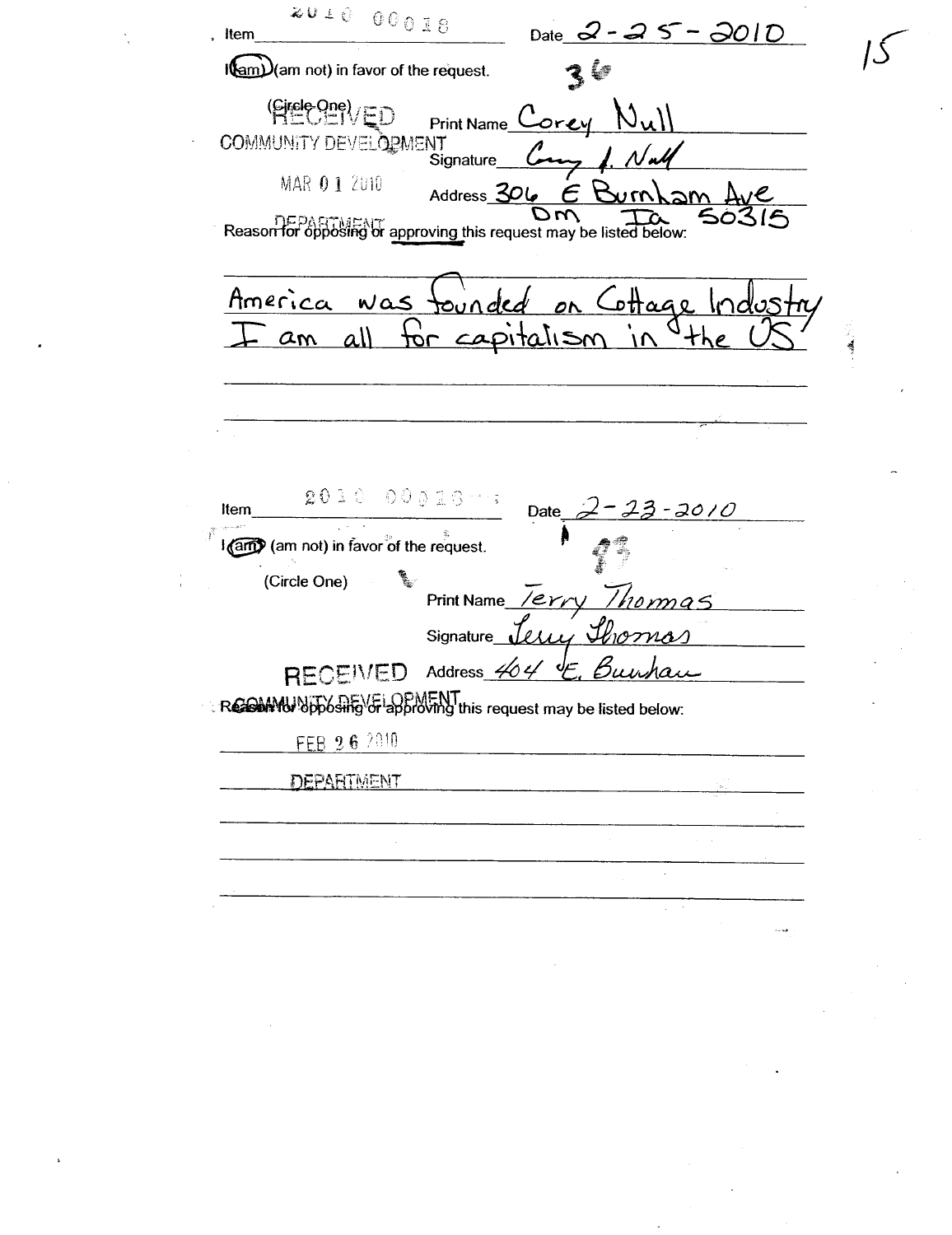Item  $201000018$  Date  $2|33|\cdot0$  $\sqrt{2}$ I(am) (am not) in favor of the request.  $(\text{Circle One})$   $\text{Point Name}$   $\bigcap_{k \in \mathbb{N}} \bigcap_{k \in \mathbb{N}} \bigcap_{k \in \mathbb{N}} \bigcap_{k \in \mathbb{N}} \bigcap_{k \in \mathbb{N}} \bigcap_{k \in \mathbb{N}} \bigcap_{k \in \mathbb{N}} \bigcap_{k \in \mathbb{N}} \bigcap_{k \in \mathbb{N}} \bigcap_{k \in \mathbb{N}} \bigcap_{k \in \mathbb{N}} \bigcap_{k \in \mathbb{N}} \bigcap_{k \in \mathbb{N}} \bigcap_{k \in \mathbb{N}} \bigcap_{k \in \mathbb{N}} \bigcap_{k \in$  $\text{RECEIVED}$  Print Name  $\text{CVICA}$  (e s. 1 for all  $\text{C}$ COMMUNITY DEVELOPMENT nature MAR  $\overline{01}$  2010 Address  $\frac{457}{5}$   $\overline{E}$ . Burnham Reason for opposing approving this request may be listed below:  $\begin{picture}(180,10) \put(0,0){\vector(1,0){18}} \put(10,0){\vector(1,0){18}} \put(10,0){\vector(1,0){18}} \put(10,0){\vector(1,0){18}} \put(10,0){\vector(1,0){18}} \put(10,0){\vector(1,0){18}} \put(10,0){\vector(1,0){18}} \put(10,0){\vector(1,0){18}} \put(10,0){\vector(1,0){18}} \put(10,0){\vector(1,0){18}} \put(10,0){\vector(1,0){18}} \put(10,0){\vector($  $\frac{1}{\text{tan}}\lambda$ am not) in favor of the request.  $(Grefo<sub>ne</sub>)$ <sup>ED</sup> COMMUNITY DEVELOPMENT int Name MAR  $03^{\degree}2010$  Signature  $11$ Address  $\mathcal{O}$ DEPARTMENT Reason for opposing or approving this request may be listed below: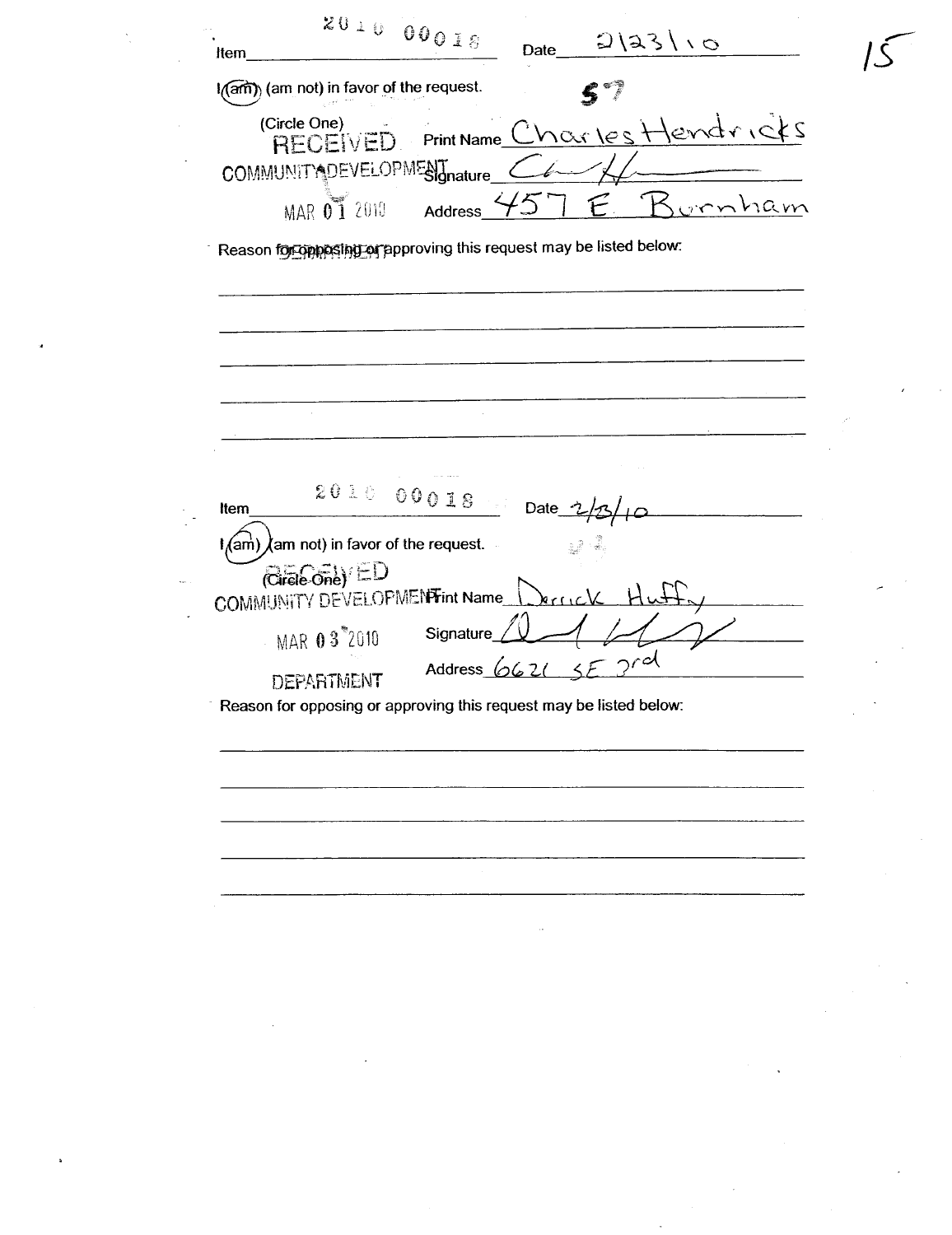00018  $2010$ Date Item 1 (sm) (am not) in favor of the request. **REIGEPWEED** COMMUNITY DEVELOPMENT Print Name Signature MAR 01 2010 Address **DEPARTMENT** Reason for opposing or approving this request may be listed below:  $2010$ 00018 % Date Item In (am) (am not) in favor of the request. ł (Circle One)<br>RECEIVED varrie Shamblen (Scott) Print Name COMMUNITY DEVELOPMENT Signature MAR 01 2010 Burnham **Address** Ε. 500 Reason for posting of approving this request may be listed below: i.<br>San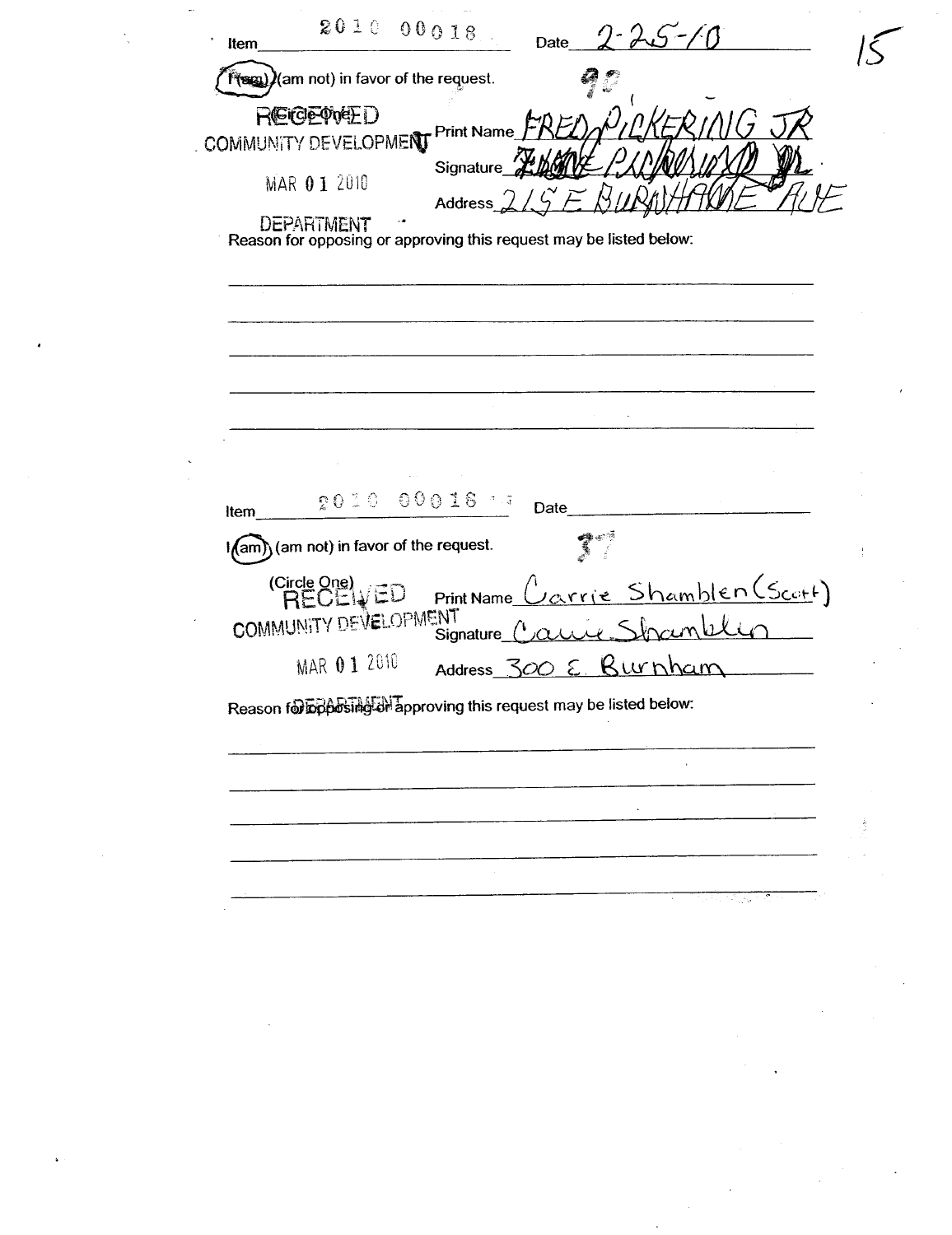$2 - 34 - 10$ **2010 DODIS** Date Item I(am) (am not) in favor of the request. Print Name Duane Awdenson (Circle One) RECEIVED COMMUNITY DEVELOPMENTature Burnham Ave Address 227 East FEB 26 2010 ି Reason fo<u>r opposing କ</u>ର୍ approving this request may be listed below: This is a Nice young Couple with a<br>young child. They weed the second Income and dog grouning will attow the wife Stay Home with the Child & STill Care Some<br>Movey To helf them get By Financially, As lowed No problem in havida a dog grooming<br>Business in her Busement Businees 2010.000IB Date Item 1 (am) (am poll n favor of the request. CHOLOHO DEVELOPMENT **Print Name** FEB 26 2010 Signature DEPARTMENT Bunham Are,  $\rho_{M,D}$ Address <u>420 E , </u> 503/5-Reason for opposing or approving this request may be listed below: PONT THINK IT WOULD BE  $M_{\tau}$ GROBLEM IN THE NEIGHBORHOOD.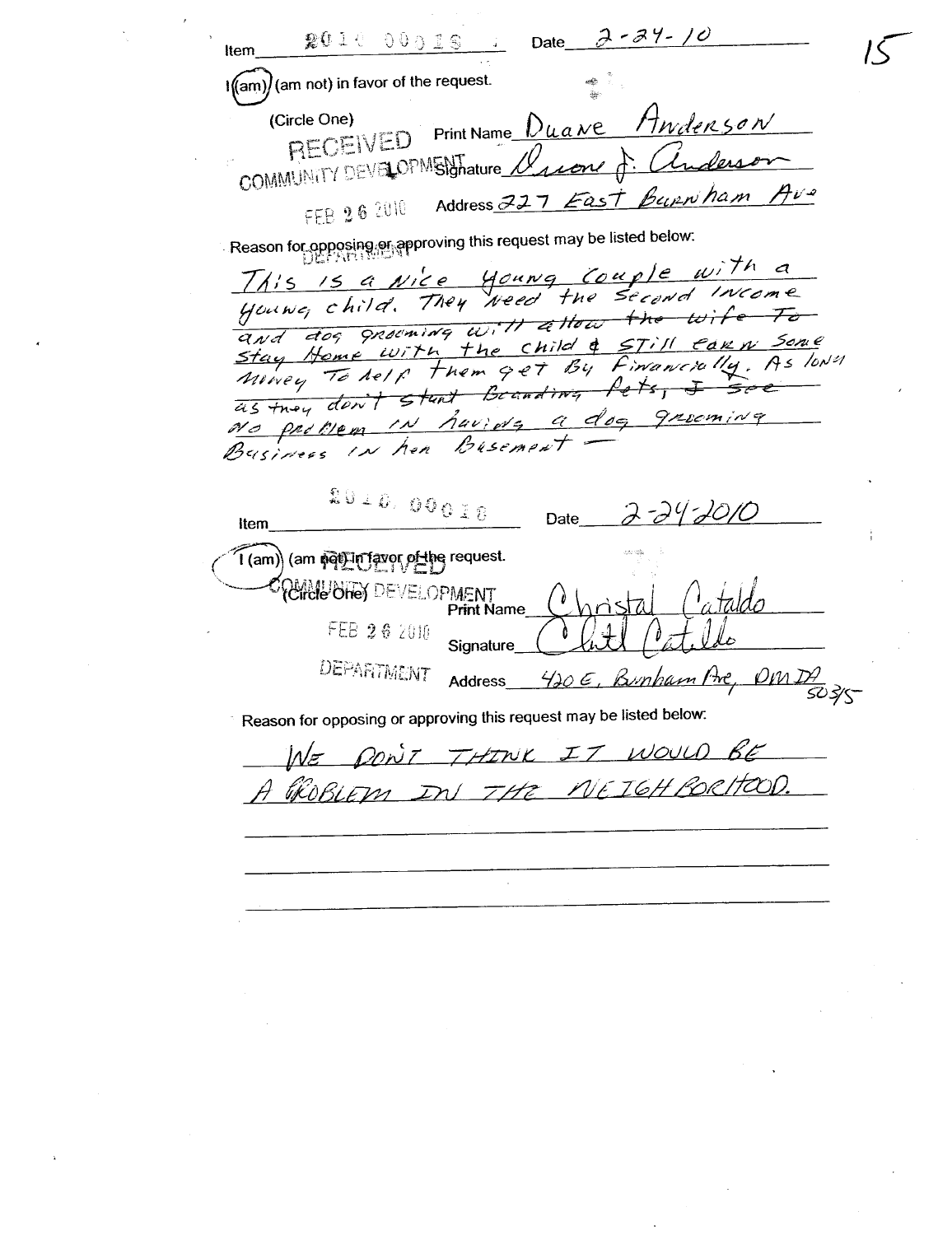Date  $2/26/2010$ Item  $\odot$   $\odot$   $\ddot{\odot}$  $00018 + 1$ I (am) (am not) in favor of the request. REGENED COMMUNITY DEVELOPMENT Name Mullemhera  $\mathcal{I}$ MAR 0 1 2010 Signature rona **Address DEPARTMENT** Reason for opposing or approving this request may be listed below: rarking some There is not enough areas of our street tar  $\bar{c}$ lere are these customer aoing て mrk  $\zeta$  $20100018...$  Date Item I (am) (am not) in favor of the request. (Cirele Offer 1)  $\sim$  1  $r||l|$ <del>}r</del>in<del>t</del>Namè **COMMUNITY** Signature FEB Address **DEPARTMENT** Reason for opposing or approving this request may be listed below: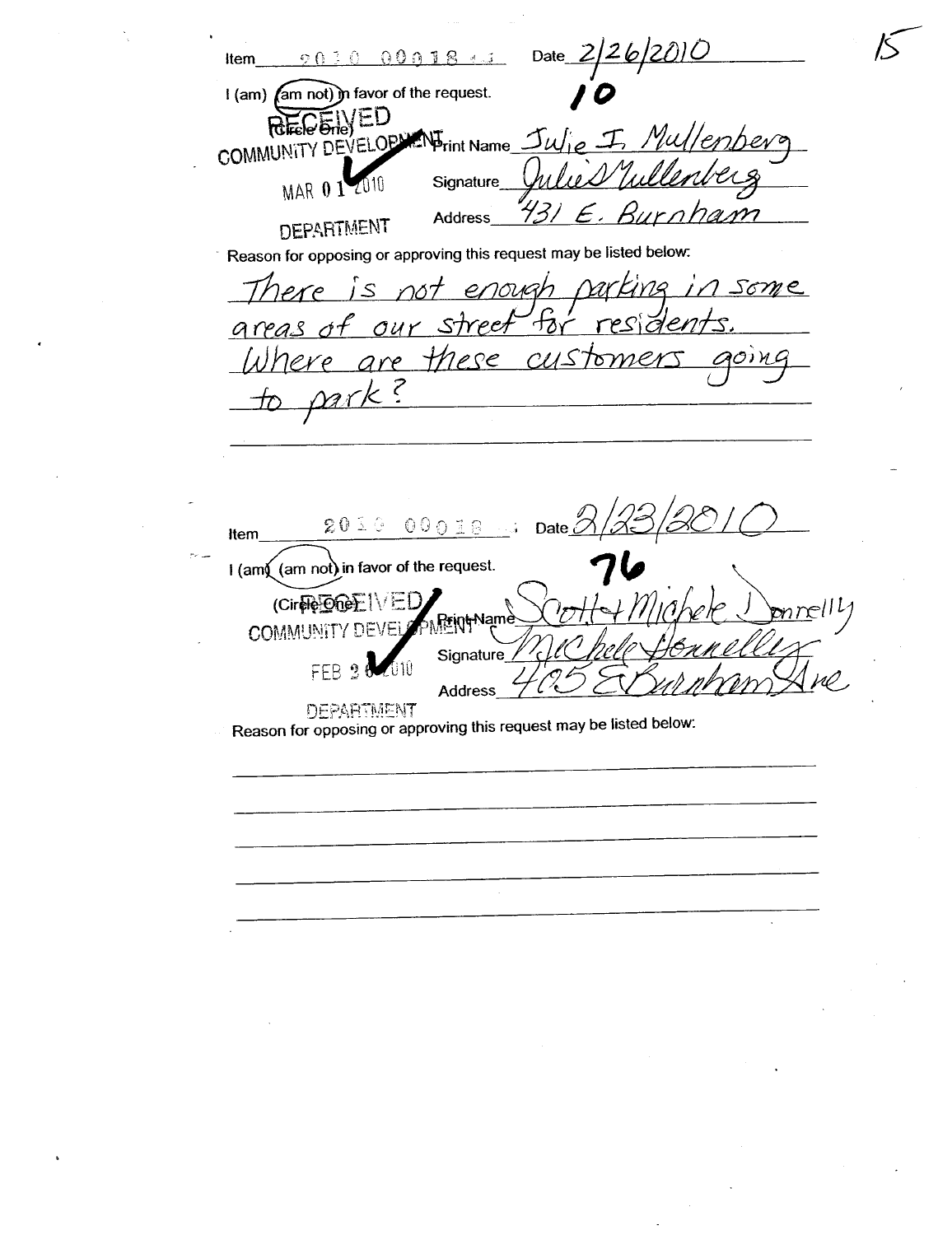$2010$  $00018$ Date Item I (am) (am not) in favor of the request. Print Name Michelle Steffen (Circle One) RECEIVED<br>RECEIVED  $\eta$ ich. $\theta$   $\theta$ COMMUNITY DEVERGES RIEL  $\mathcal{A}$  $DM,$ Reason for opposing or approving this request may be listed below:<br>MAR 10 2 2010 **DEPARTMENT**  $-26-10$ Date  $0.0.013$  mm Item  $\Omega$ I (am) ((am not)) in favor of the request. (Circle One) **RECEIVEI** VG MONGTIN Print Name COMMUNITY DEVELOPMENT Signature MAR 0 1 2010 Address C 24 E-BURNHAM AK Reason for of prosing of approving this request may be listed below.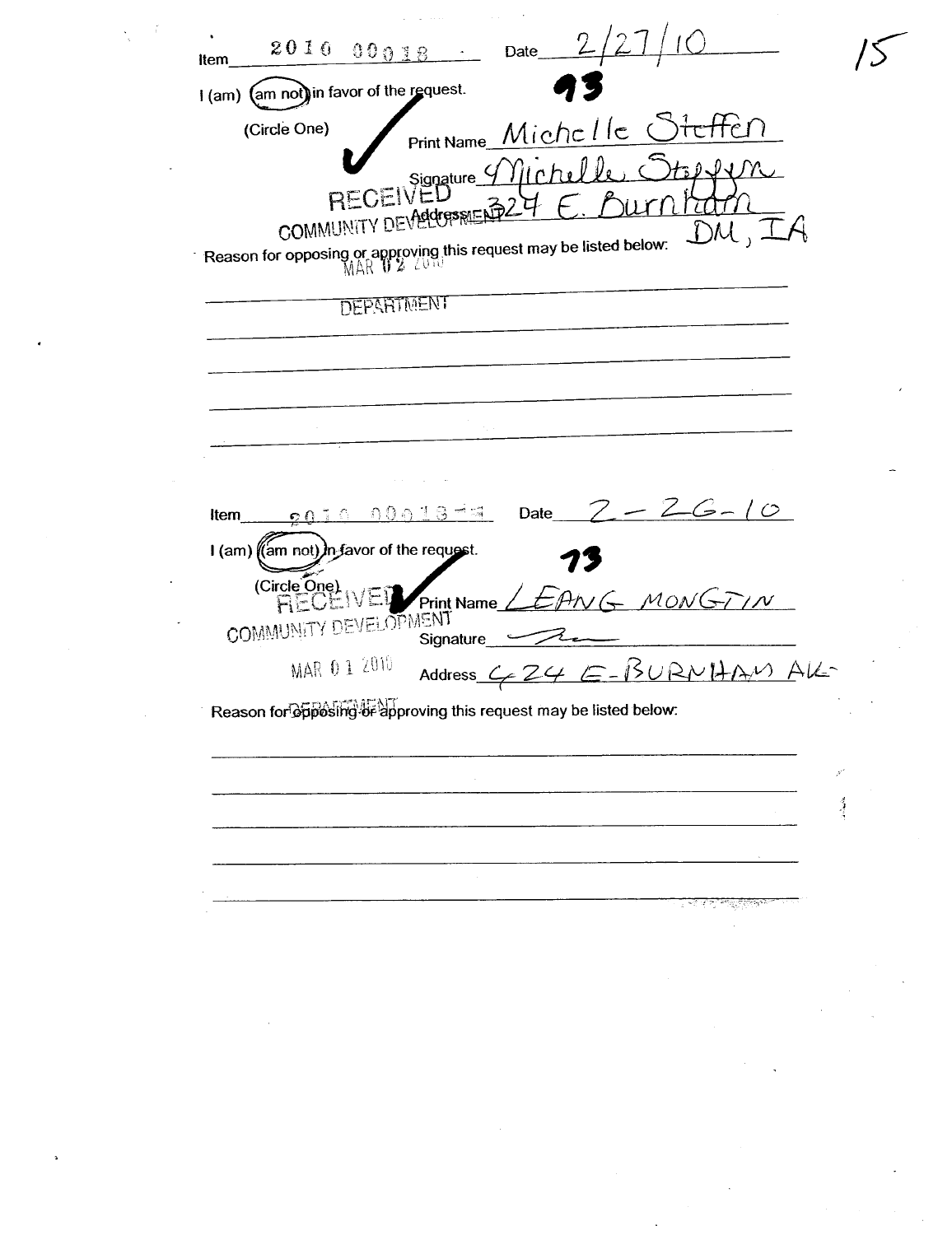

# SOMERSET NEIGHBORHOOD ASSOCIATION

 $15$ 

President - Mel Pins - 210 E. Bundy Ave - Des Moines, Iowa 50315<br>Tel 515-577-2341 (cell) email: melpins69@msn.com Tel. 515-577-2341 (cell)

March 3, 2010

Mr. Michael Ludwig Planning Administrator City of Des Moines 602 Robert D Ray Dr. Des Moines, IA 50309

RE: Amendment to Somerset PUD for Accessory Home Occupation

Dear Mike:

The Somerset Neighborhood Association has discussed the proposed amendment to the Somerset PUD for a rezoning at 223 E Burnham Ave., to allow the use of up to 100 sq. ft. of the property owners' basement for a pet grooming business. After discussion by the Association membership, we decided to not take a formal position on this rezoning; however, we encouraged individual property owners within the Somerset PUD to submit their own comments within the notification and comment period process.

The primary reason for this letter is to express our larger concern with the principle that within single-family residential PUDs, any requested home occupation is looked at as a rezoning that, if approved, would 'run with a property', even after the original party related to the rezoning no longer owns the home.

A customary home occupation for a single-family residence would normally be brought to the Board of Adjustment for review under a Special Permit consideration in a typical residential or commercial Zoning district. However, since the Board of Adjustment is precluded from reviewing matters for Zoning on properties in a PUD District, the Planning Commission and City Council must consider it as a Conceptual Plan amendment. As such, if a rezoning is approved, it in essence becomes a permanent part of the PUD, even after the home owners that originally requested the home occupation may have long ago sold a property and the use is discontinued.

We would like to ask the City to consider amending Municipal Code Section 134-707 and related sections, in order to provide single-family residential PUDs with relief from the rigid regulations of PUD rezoning for relatively insubstantial changes to the PUD, by allowing the zoning board of adjustment to be able to consider variances, exceptions or special permits within single-family residential PUDs, and subject to terms associated with the owner requesting the use, and an expiration of the variance once the requesting party no longer owns the property, as opposed to the strict rezoning approach currently in Code.